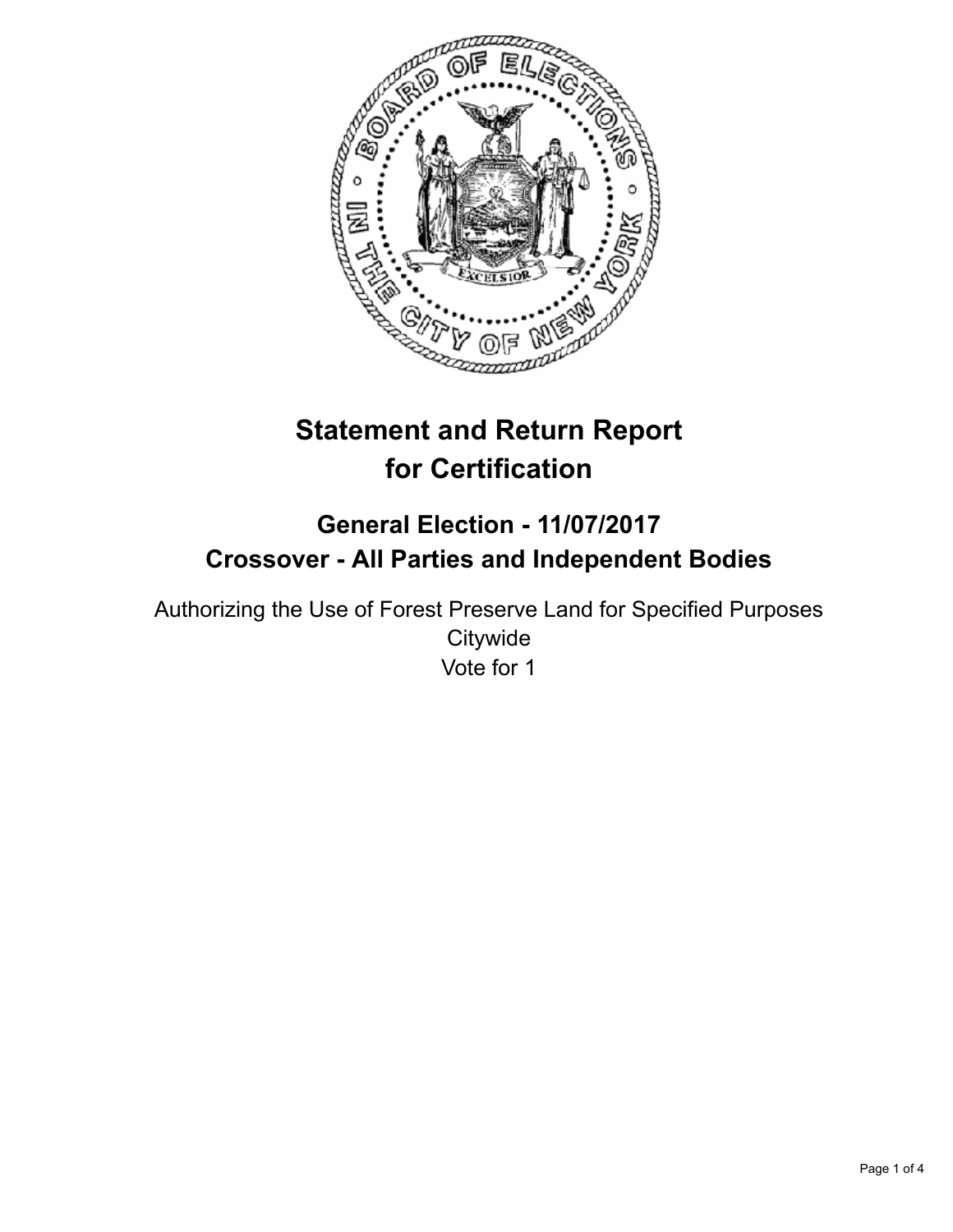

# **New York County**

| PUBLIC COUNTER                                           | 261,041 |
|----------------------------------------------------------|---------|
| <b>MANUALLY COUNTED EMERGENCY</b>                        |         |
| ABSENTEE / MILITARY                                      | 7,710   |
| AFFIDAVIT                                                | 3,327   |
| <b>Total Ballots</b>                                     | 272,079 |
| Less - Inapplicable Federal/Special Presidential Ballots | 0       |
| <b>Total Applicable Ballots</b>                          | 272,079 |
| <b>YES</b>                                               | 134,797 |
| <b>NO</b>                                                | 95,657  |
| <b>Total Votes</b>                                       | 230,454 |
| Unrecorded                                               | 41.625  |

### **Bronx County**

| <b>PUBLIC COUNTER</b>                                    | 143,567 |
|----------------------------------------------------------|---------|
| <b>MANUALLY COUNTED EMERGENCY</b>                        | 0       |
| ABSENTEE / MILITARY                                      | 4,234   |
| <b>AFFIDAVIT</b>                                         | 1,916   |
| <b>Total Ballots</b>                                     | 149,717 |
| Less - Inapplicable Federal/Special Presidential Ballots | 0       |
| <b>Total Applicable Ballots</b>                          | 149,717 |
| <b>YES</b>                                               | 45,541  |
| <b>NO</b>                                                | 74,984  |
| <b>Total Votes</b>                                       | 120,525 |
| Unrecorded                                               | 29.192  |

# **Kings County**

| <b>PUBLIC COUNTER</b>                                    | 347,550 |
|----------------------------------------------------------|---------|
| <b>MANUALLY COUNTED EMERGENCY</b>                        | 95      |
| ABSENTEE / MILITARY                                      | 6,267   |
| AFFIDAVIT                                                | 4,173   |
| <b>Total Ballots</b>                                     | 358,085 |
| Less - Inapplicable Federal/Special Presidential Ballots | 0       |
| <b>Total Applicable Ballots</b>                          | 358,085 |
| <b>YES</b>                                               | 129,703 |
| NO.                                                      | 164,713 |
| <b>Total Votes</b>                                       | 294,416 |
| Unrecorded                                               | 63.669  |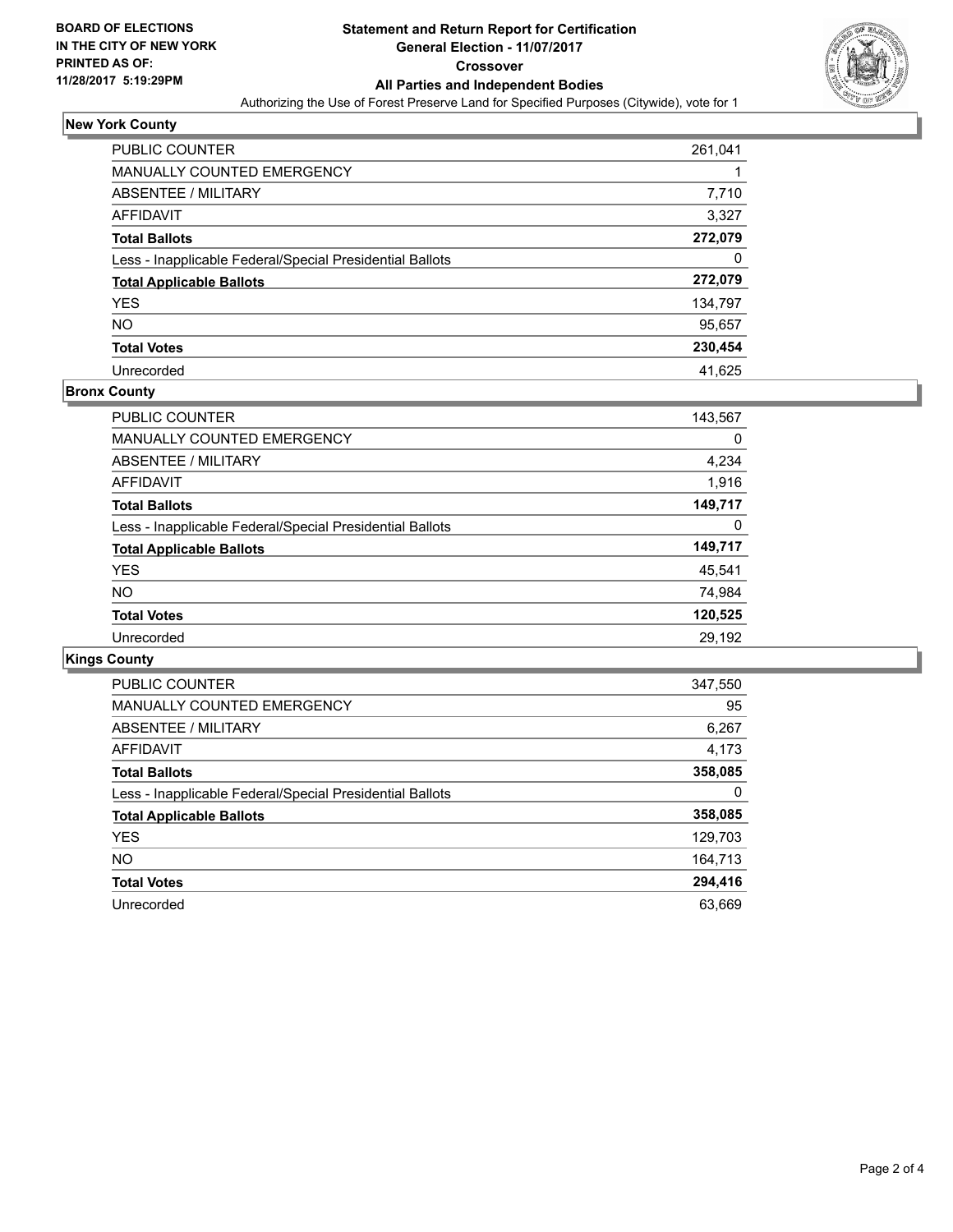

### **Queens County**

| PUBLIC COUNTER                                           | 275,543 |
|----------------------------------------------------------|---------|
| <b>MANUALLY COUNTED EMERGENCY</b>                        | 16      |
| ABSENTEE / MILITARY                                      | 7,864   |
| <b>AFFIDAVIT</b>                                         | 2,707   |
| <b>Total Ballots</b>                                     | 286,130 |
| Less - Inapplicable Federal/Special Presidential Ballots | 0       |
| <b>Total Applicable Ballots</b>                          | 286,130 |
| <b>YES</b>                                               | 100,537 |
| NO.                                                      | 141,048 |
| <b>Total Votes</b>                                       | 241,585 |
| Unrecorded                                               | 44.545  |

### **Richmond County**

| <b>PUBLIC COUNTER</b>                                    | 95,572  |
|----------------------------------------------------------|---------|
| <b>MANUALLY COUNTED EMERGENCY</b>                        | 0       |
| ABSENTEE / MILITARY                                      | 3,852   |
| AFFIDAVIT                                                | 878     |
| <b>Total Ballots</b>                                     | 100,302 |
| Less - Inapplicable Federal/Special Presidential Ballots | 0       |
| <b>Total Applicable Ballots</b>                          | 100,302 |
| <b>YES</b>                                               | 33,110  |
| NO.                                                      | 57,727  |
| <b>Total Votes</b>                                       | 90,837  |
| Unrecorded                                               | 9.465   |